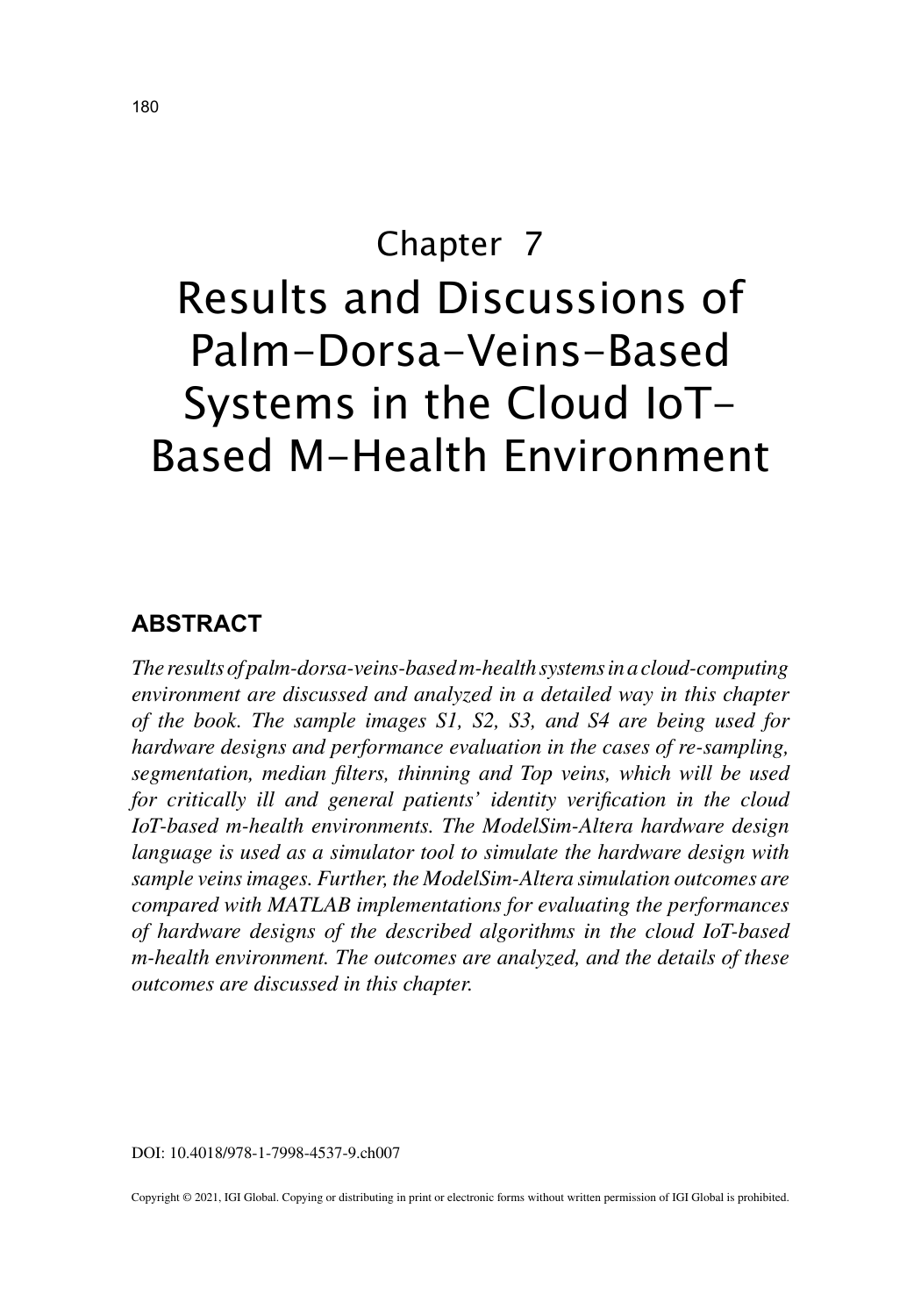# **THE RESULT DISCUSSION OF RE-SAMPLING IN THE M-HEALTH ENVIRONMENT**

Figure 1 shows the resultant veins images for samples  $S_1$ ,  $S_2$ ,  $S_3$  and  $S_4$  after applying re-sampling with MATLAB functions in the m-health environment. The obtained re-sampled veins images are  $RS_1, RS_2, RS_3$ , and  $RS_4$ . The figure 1 is showing the relationship of actual veins images and re-sampled veins images obtained after implementing re-sampling with MATLAB. One can see very little difference between the actual veins images and the re-sampled veins images with the help of our open eyes. So, the MSE and PSNR values can be used to determine the quality difference of re-sampling between MATLAB and hardware design implementation of veins images. Table 1 shows the PSNR and MSE results obtained for MATLAB and hardware design implementation of veins images in the cloud IoT-based m-health environment. After analyzing the outcomes of table 1, it can be said by the authors that there is very little difference between the qualities of veins images obtained using MATLAB and hardware design implementations.

Further, the resultant veins images obtained from the re-sampling of hardware design and MATLAB are compared with respect to pixel accurateness in the cloud IoT-based m-health environment. Here, pixels of the veins image after the re-sampling of hardware design are represented in the form of 8-bit grayscale. Table 2 shows the average execution time required by MATLAB and the re-sampling hardware design for each of the sample veins images. The experiments were conducted using the MATLAB and ModelSim-Altera in the cloud IoT-based m-health environment on Windows 10 operating systems with Intel i7 computers. Based on experiments, it can be observed by the researchers that the described hardware design approach has considerably better execution time than MATLAB. During experiments, it was observed that the re-sampling hardware design approach may not be 100% accurate as compared to MATLAB. However, it has a significantly faster execution time than MATLAB in the cloud IoT-based m-health environment. Hence, it can be concluded that the re-sampling hardware design can be a better choice in comparison compared to MATLAB for implementing *Re-sampling* in identity verification of patients in the cloud IoT-based m-health environment. For performance comparison, the research works given in (Nuño & Arias, 2005; Lin et al., 2010; Wang et al., 2011; Mahale et al., 2014) have been used in this chapter.